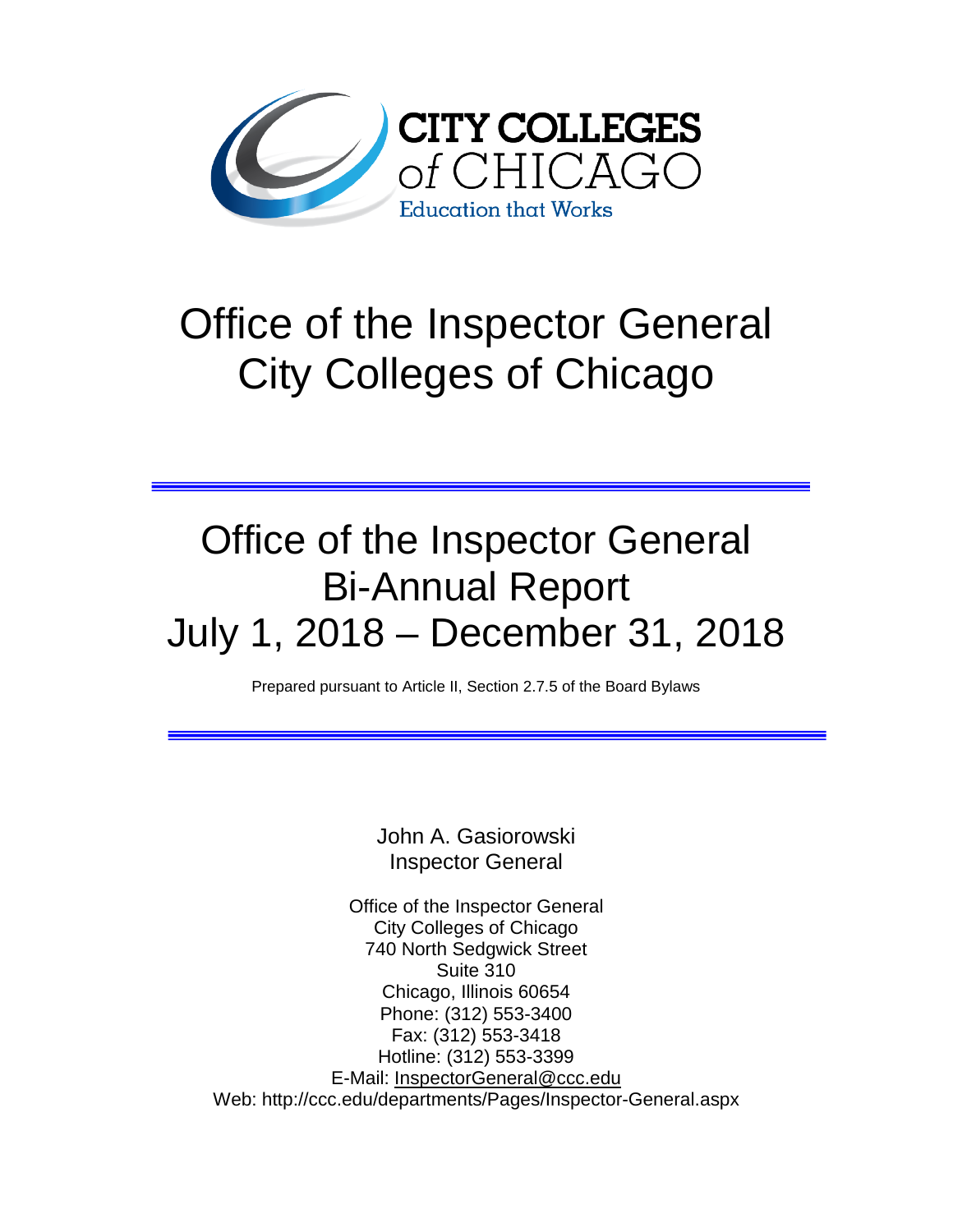

- To: Juan Salgado, Chancellor Dr. Walter E. Massey, Chair of the Board of Trustees Elizabeth Swanson, Vice-Chairperson of the Board of Trustees Clarisol Duque, Secretary of the Board of Trustees Karen Kent, Trustee Deborah H. Telman, Trustee Darrell A. Williams - Trustee Toi Pearson, Student Trustee
- From: John A. Gasiorowski, Inspector General
- Date: February 25, 2019
- RE: Office of the Inspector General *Bi-Annual Report* for the period of July 1, 2018 through December 31, 2018

This *Bi-Annual Report* is being provided to the Chancellor and the Board of Trustees of Community College District No. 508 pursuant to Article 2.7.5 of the Board Bylaws. This *Bi-Annual Report* covers the period of July 1, 2018 through December 31, 2018. Pursuant to Article 2.7.5, the *Bi-Annual Report* for the period of July 1st through December 31st is required no later than March 1st each year.

Article 2.7 et seq. of the Board Bylaws authorizes the OIG for the City Colleges of Chicago to conduct investigations regarding waste, fraud and misconduct by any officer, employee, or member of the Board; any contractor, subcontractor, consultant or agent providing or seeking to provide goods or services to the City Colleges of Chicago; and any program administered or funded by the District or Colleges.

The OIG would like to thank the Chancellor, the Board of Trustees and the administration of the City Colleges of Chicago for their cooperation and support.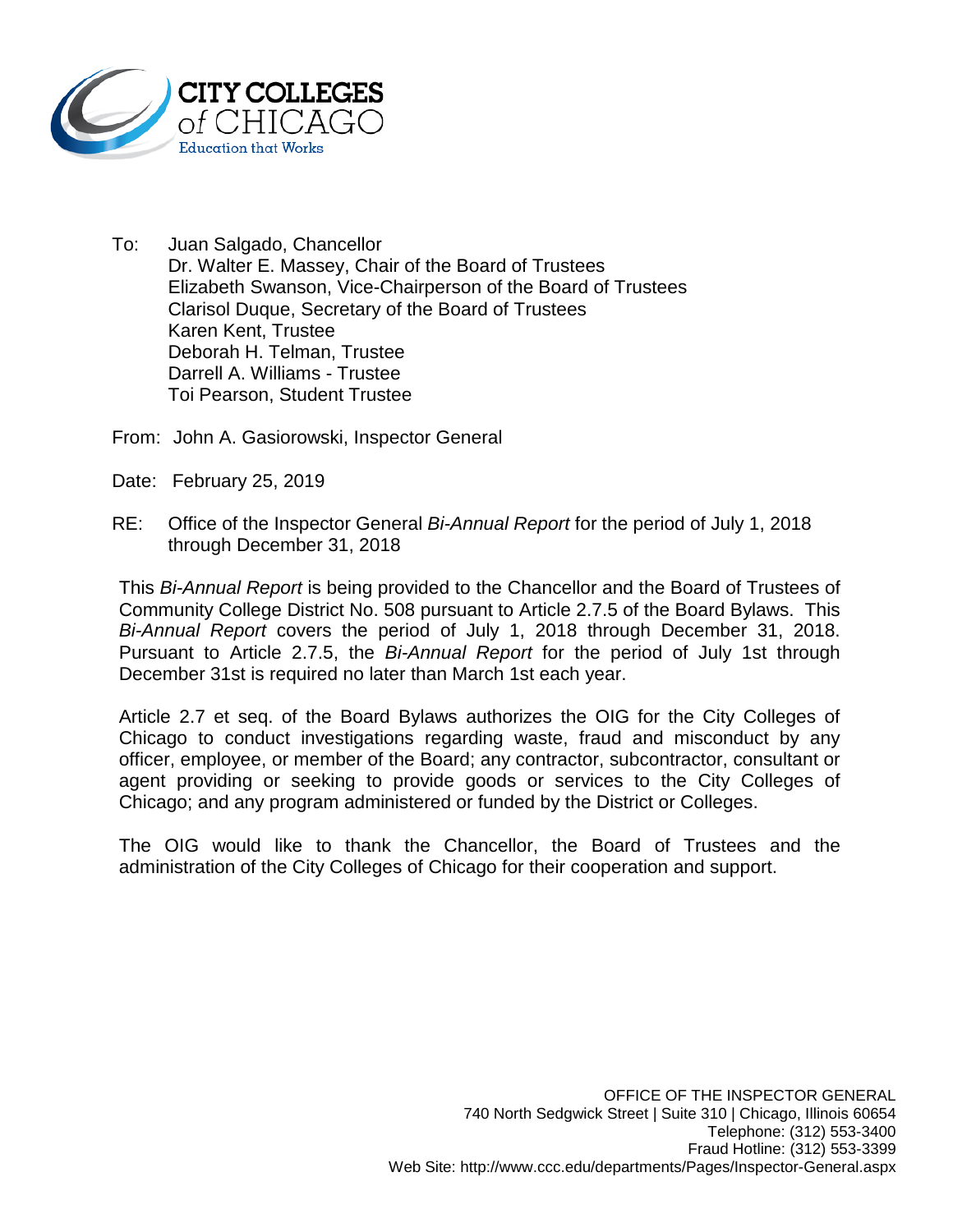### **Office of the Inspector General Bi-Annual Report**

#### **Mission of the Office of the Inspector General**

The Office of the Inspector General ("OIG") of the City Colleges of Chicago ("CCC") will help fuel CCC's drive towards increased student success by promoting economy, efficiency, effectiveness and integrity in the administration of the programs and operations of CCC by conducting fair, independent, accurate, and thorough investigations into allegations of waste, fraud and misconduct, as well as by reviewing CCC programs and operations and recommending policies and methods for the elimination of inefficiencies and waste and for the prevention of misconduct.

The OIG should be considered a success when students, faculty, staff, administrators and the public:

- $\triangleright$  perceive the OIG as a place where they can submit their complaints/concerns in a confidential and independent setting;
- $\triangleright$  trust that a fair, independent, accurate, and thorough investigation will be conducted and that the findings and recommendations made by the OIG are objective and consistent; and
- $\triangleright$  expect that the OIG's findings will be carefully considered by CCC administration and that the OIG's recommendations will be implemented when objectively appropriate.

#### **New Developments**

All OIG staff attended portions of the Association of Inspectors General 2019 Training Conference held in Chicago from October 24, 2018 to October 26, 2018. The Association of Inspectors General Training Conference had not been held in Chicago since 2011. About 300 attendees attended from local, state, federal, and military Inspector General offices. OIG staff learned best practices from inspectors general, analysts, investigators, auditors, and other government and industry experts. OIG staff earned up to eighteen continuing education credits by attending the training conference. Continuing education credits are required to maintain professional certifications.

#### **Updates to Investigations Documented in Previous Bi-Annual Reports**

Updates regarding disciplinary recommendations made during the January 1, 2018 to June 30, 2018 reporting period

In the *Bi-Annual Report* submitted for the January 1, 2018 to June 30, 2018 reporting period, the OIG summarized twelve reports documenting fourteen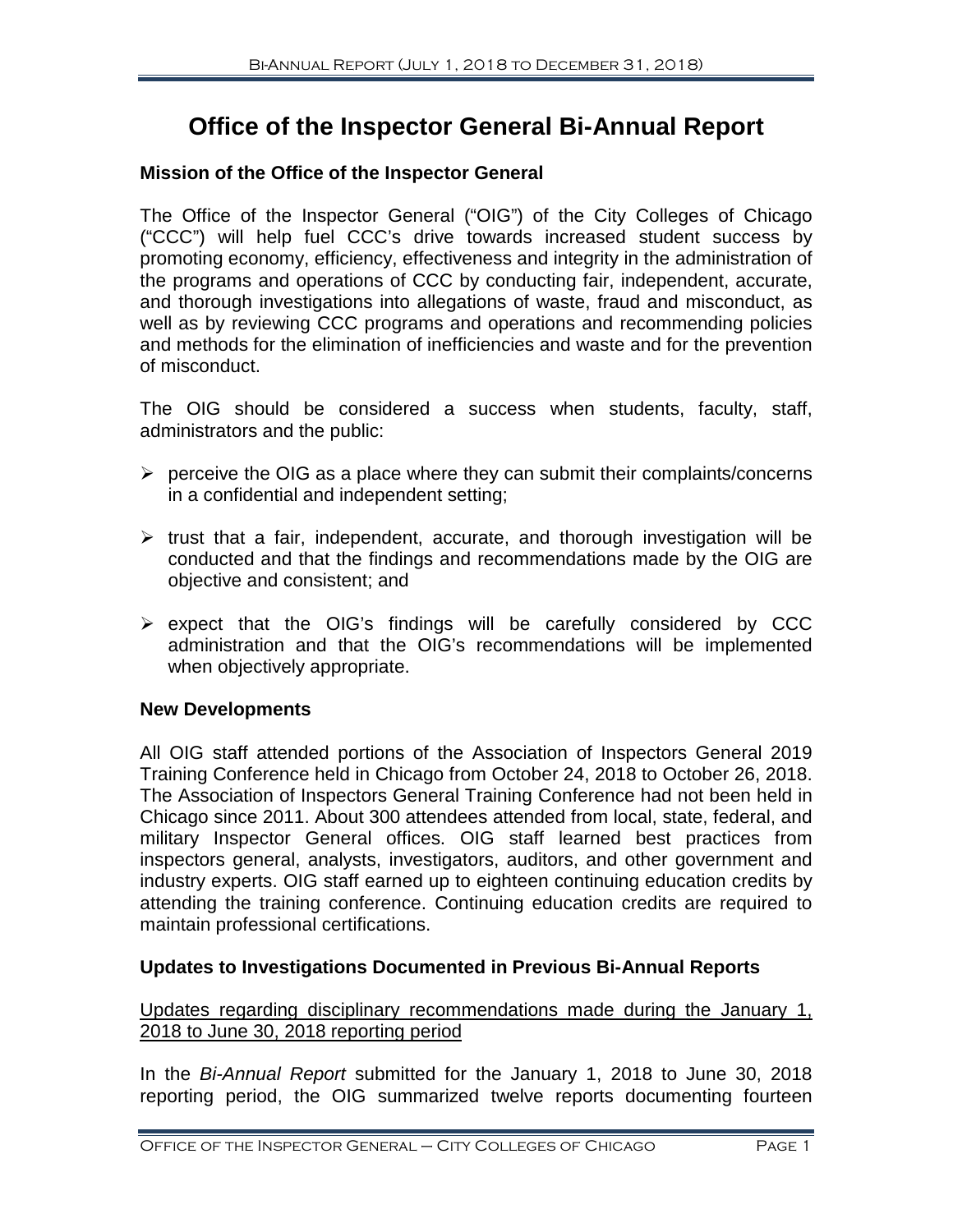investigations which resulted in sustained findings of waste, fraud and/or misconduct, resulting in twelve recommendations of disciplinary action. At the time the *Bi-Annual Report* was submitted, disciplinary action was pending regarding several of the investigations. The following table updates the disciplinary actions recommended by the OIG as well as the actions taken by CCC regarding investigations documented in the *Bi-Annual Report* previously submitted for the January 1, 2018 to June 30, 2018 reporting period.

| Disciplinary Action Updates from Investigations Reported on in Previous Bi-Annual Report<br>(January 1, 2018 to June 30, 2018) |                           |                        |                                                         |  |  |  |  |
|--------------------------------------------------------------------------------------------------------------------------------|---------------------------|------------------------|---------------------------------------------------------|--|--|--|--|
| <b>Case Number</b>                                                                                                             | <b>Subject</b>            | Recommendation         | <b>Final Disciplinary Action</b>                        |  |  |  |  |
| 16-0092                                                                                                                        | Project Math Instructor   | Termination / DNRH     | Pending - Pre-disciplinary<br>hearing held on 10/3/2018 |  |  |  |  |
| 16-0247 & 17-0249                                                                                                              | <b>Full-Time Faculty</b>  | Termination / DNRH     | Resignation / DNRH                                      |  |  |  |  |
| 17-0127                                                                                                                        | <b>Project Secretary</b>  | Termination / DNRH     |                                                         |  |  |  |  |
| 17-0219                                                                                                                        | <b>Full-Time Faculty</b>  | Appropriate Discipline | Resignation                                             |  |  |  |  |
| 18-0015                                                                                                                        | Tutor / Lecturer          | Appropriate Discipline | 3 Day Suspension                                        |  |  |  |  |
| 18-0071                                                                                                                        | Student                   | Appropriate Discipline | Expulsion                                               |  |  |  |  |
| 18-0082                                                                                                                        | Director                  | Termination / DNRH     |                                                         |  |  |  |  |
| 18-0086                                                                                                                        | Dean                      | Appropriate Discipline | Termination                                             |  |  |  |  |
| 18-0087                                                                                                                        | College Lab Assistant II  | Appropriate Discipline | 5 Day Suspension                                        |  |  |  |  |
| 18-0120 & 18-0123                                                                                                              | Director of Financial Aid | Termination / DNRH     |                                                         |  |  |  |  |
| 18-0180                                                                                                                        | <b>Vice President</b>     | Appropriate Discipline | Oral Counselling                                        |  |  |  |  |
| 18-0191                                                                                                                        | <b>Security Assistant</b> | Termination / DNRH     |                                                         |  |  |  |  |

#### **Complaints Received**

For the period of July 1, 2018 through December 31, 2018, the OIG received 135 complaints. These 135 complaints included complaints forwarded to the OIG from outside sources as well as investigations (or audits reviews) initiated based on the OIG's own initiative. [1](#page-3-0) For purposes of comparison, the following table documents the complaints received by the OIG during the current and previous reporting periods.

<span id="page-3-0"></span> $\overline{a}$ <sup>1</sup> Under Article II, Section 2.7.2 of the Board Bylaws, the powers and duties of the OIG include: c) To investigate and audit the conduct and performance of the District's officers, employees, members of the Board, agents, and contractors, and the District's functions and programs, either in response to a complaint or on the Inspector General's own initiative, in order to detect and prevent waste, fraud, and abuse within the programs and operations of the District….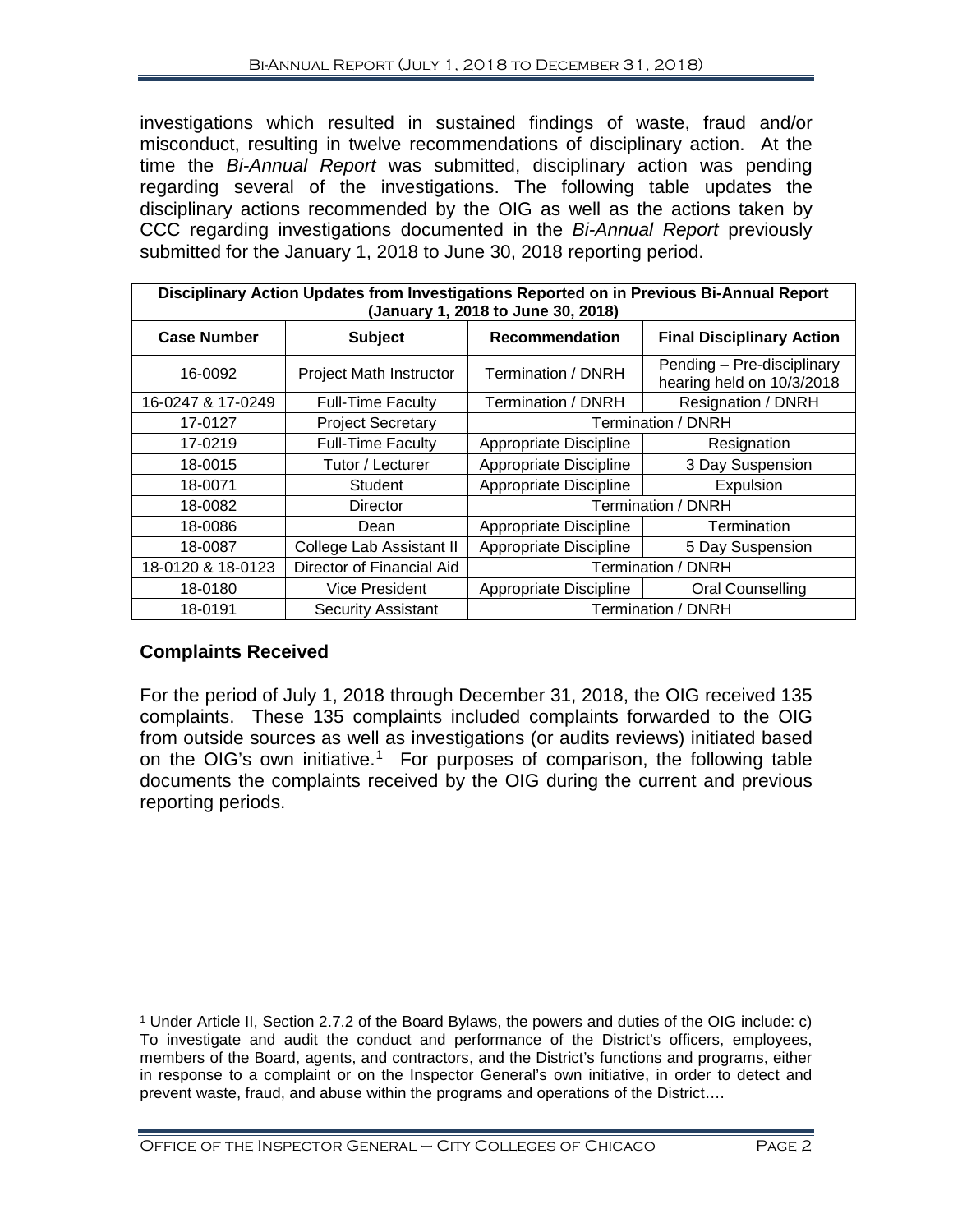

The 135 complaints received represent a variety of subject matters. The subject matters of the complaints received are as follows:

| Subject Matters of Complaints Received from July 1, 2018 to December 31, 2018 |                |            |  |  |  |
|-------------------------------------------------------------------------------|----------------|------------|--|--|--|
| <b>Subject Matter (Allegation)</b>                                            | <b>Number</b>  | Percentage |  |  |  |
| OIG initiated reviews                                                         | 2              | 1.48%      |  |  |  |
| Engaging in conduct in violation of the Illinois Compiled Statutes            | $\overline{2}$ | 1.48%      |  |  |  |
| Fraud (including grants, financial aid or tuition)                            | $\overline{2}$ | 1.48%      |  |  |  |
| Sexual harassment                                                             | $\overline{2}$ | 1.48%      |  |  |  |
| Requesting or accepting a leave on fraudulent grounds                         | $\overline{2}$ | 1.48%      |  |  |  |
| <b>Discourteous Treatment</b>                                                 | 6              | 4.44%      |  |  |  |
| Incompetence in the performance of the position                               | 6              | 4.44%      |  |  |  |
| Violation of the Acceptable Computer Use Policy                               | 6              | 4.44%      |  |  |  |
| Conduct unbecoming a public employee                                          | 7              | 5.19%      |  |  |  |
| <b>Giving Preferential Treatment</b>                                          | 8              | 5.93%      |  |  |  |
| Residency                                                                     | 8              | 5.93%      |  |  |  |
| Misappropriation of funds / Theft                                             | 9              | 6.67%      |  |  |  |
| Violation of miscellaneous CCC Policies                                       | 10             | 7.41%      |  |  |  |
| Other Harassment / Retaliation / Discrimination                               | 12             | 8.89%      |  |  |  |
| Violation of CCC Ethics Policy                                                | 16             | 11.85%     |  |  |  |
| Inattention to Duty                                                           | 17             | 12.59%     |  |  |  |
| Falsification of attendance records                                           | 20             | 14.81%     |  |  |  |
| <b>Totals</b>                                                                 | 135            | 100.00%    |  |  |  |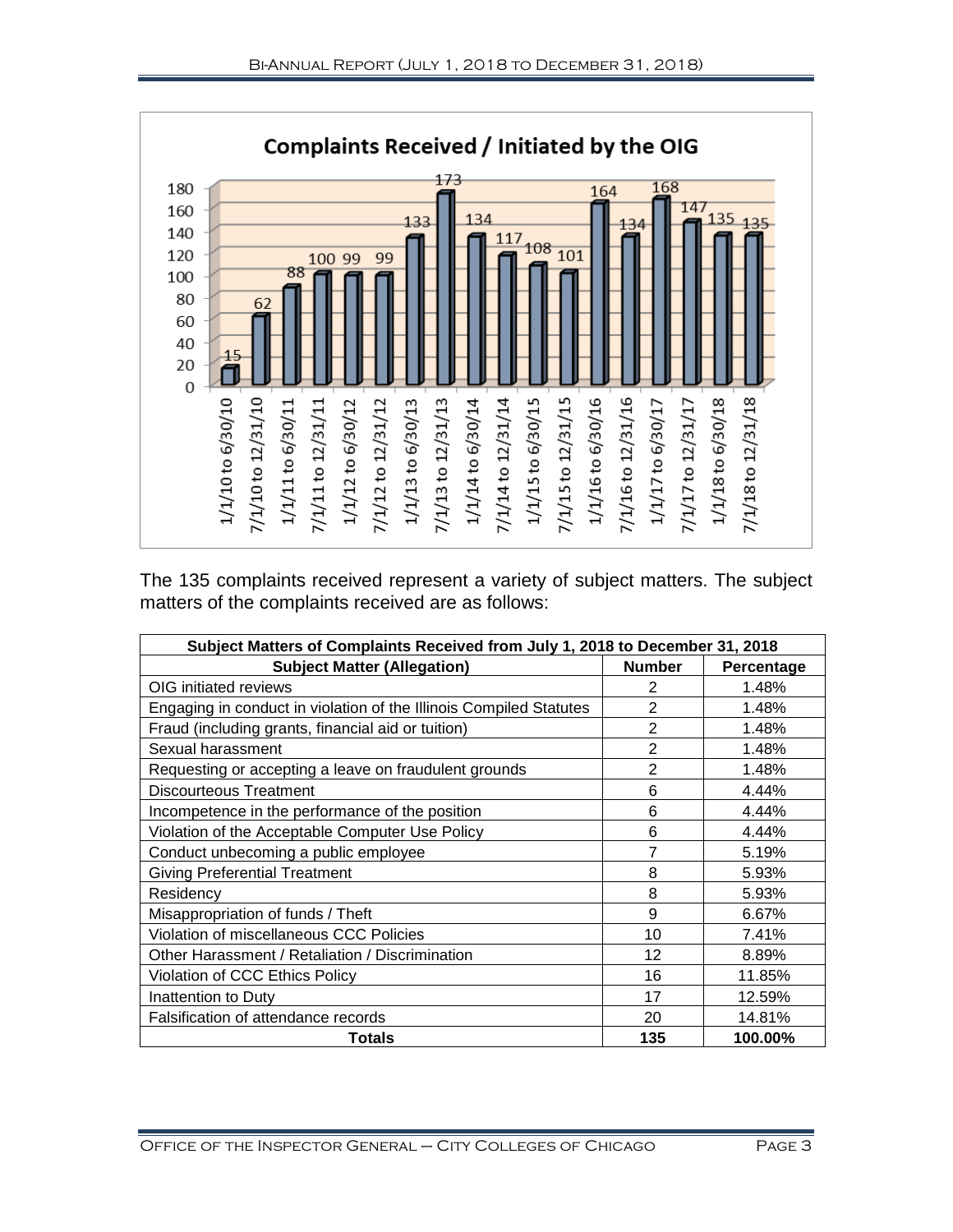#### **Status of Complaints**

As reported in the previous *Bi-Annual Report*, as of June 30, 2018, the OIG had 91 pending complaints, meaning that the OIG was in the process of investigating those complaints. During the period of July 1, 2018 through December 31, 2018, the OIG closed 143 complaints. The reasons that the OIG closed the 143 complaints during the current reporting period are as follows:

| Complaints Closed Between July 1, 2018 and December 31, 2018 |               |            |  |  |  |  |
|--------------------------------------------------------------|---------------|------------|--|--|--|--|
| <b>Reason Closed</b>                                         | <b>Number</b> | Percentage |  |  |  |  |
| Sustained                                                    | 16            | 11.19%     |  |  |  |  |
| Not Sustained / No Policy Violation                          | 39            | 27.27%     |  |  |  |  |
| Referred / Deferred                                          | 41            | 28.67%     |  |  |  |  |
| Subject Inactive                                             |               | 4.90%      |  |  |  |  |
| <b>Duplicate Complaint</b>                                   | 27            | 18.88%     |  |  |  |  |
| Complaint included with another active investigation         | 5             | 3.50%      |  |  |  |  |
| Other                                                        | 8             | 5.59%      |  |  |  |  |
| <b>Totals</b>                                                | 143           | 100.00%    |  |  |  |  |

Regarding the complaints closed during the period of July 1, 2018 to December 31, 2018, the table below documents the average number of calendar days between the date that complaints were received and the date that complaints were closed as compared to the average number of calendar days between the date that complaints were received and the date that complaints were closed for the complaints closed during the previous reporting period (January 1, 2018 through June 30, 2018). [2](#page-5-0)

<span id="page-5-0"></span> $\overline{a}$  $2$  A complaint is considered closed only after the investigative activity of the investigator to whom the complaint was assigned has been reviewed and approved by a Supervising Investigator and/or the Assistant Inspector General and then the Inspector General. In situations where a complaint is sustained or not sustained and recommendations are made, the complaint is not considered closed until the Investigative Summary documenting the investigation is prepared and submitted pursuant to Article 2.7.3 of the Board Bylaws.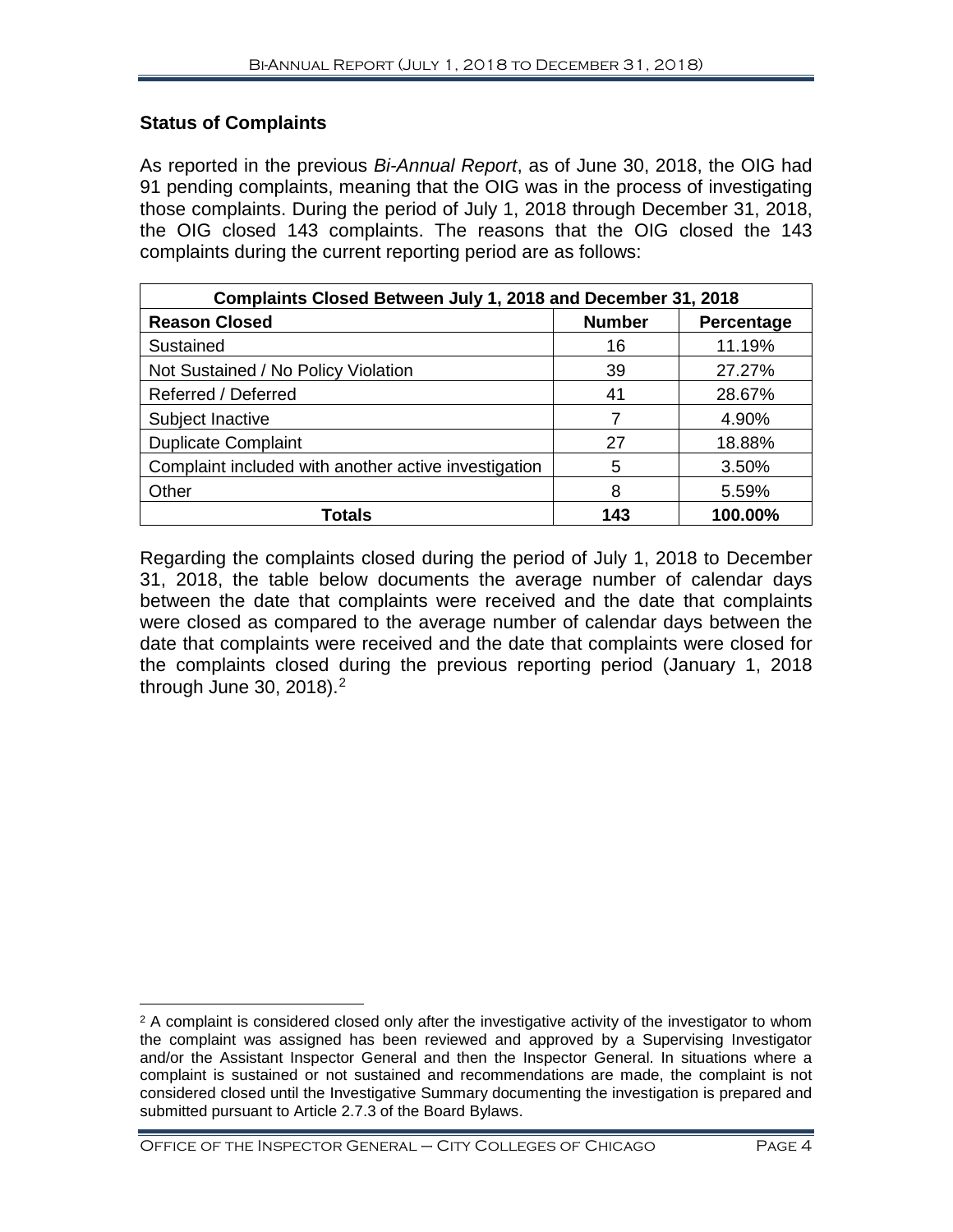| <b>Average Calendar Days to Close</b> |                   |                                                       |                    |                                                       |  |  |  |
|---------------------------------------|-------------------|-------------------------------------------------------|--------------------|-------------------------------------------------------|--|--|--|
|                                       | 1/1/18 to 6/30/18 |                                                       | 7/1/18 to 12/31/18 |                                                       |  |  |  |
| <b>Reason Closed</b>                  | <b>Number</b>     | Average<br><b>Calendar</b><br>Days to<br><b>Close</b> | <b>Number</b>      | Average<br><b>Calendar</b><br>Days to<br><b>Close</b> |  |  |  |
| Sustained                             | 14                | 269                                                   | 16                 | 158                                                   |  |  |  |
| Not Sustained / No Policy Violation   | 49                | 278                                                   | 38                 | 275                                                   |  |  |  |
| Not Sustained with Recommendations    |                   |                                                       |                    | 223                                                   |  |  |  |
| Referred / Deferred                   | 39                |                                                       | 41                 |                                                       |  |  |  |
| <b>Completed Board Mandated Audit</b> |                   | 120                                                   | 0                  | 0                                                     |  |  |  |
| Other                                 | 33                | 44                                                    | 47                 | 21                                                    |  |  |  |
| Totals                                | 136               |                                                       | 143                |                                                       |  |  |  |

As of December 31, 2018, the OIG had 83 pending complaints. Thirty-seven of these 83 pending complaints (45%) were received between July 1, 2018 and December 31, 2018, and 26 of these 83 pending complaints (31%) were received between January 1, 2018 and June 30, 2018.

#### **OIG Reports Submitted – July 1, 2018 through December 31, 2018**

During the reporting period of July 1, 2018 through December 31, 2018, the OIG submitted 17 reports.<sup>[3](#page-6-0)</sup> These 17 reports included 16 reports documenting sustained findings of waste, fraud and/or misconduct, and one report documenting not sustained findings in which recommendations were made.

#### **Reports Submitted Documenting Sustained Findings of Waste, Fraud and/or Misconduct**

#### Multi-issue, related investigations at one City College

The OIG completed eleven investigations of various employees at the same City College primarily regarding allegations of inappropriate treatment and/or comments about students/co-workers, particularly female students/co-workers.

By way of background, the CCC Equal Opportunity Policy and Complaint Procedures provides that the CCC Equal Opportunity ("EEO") Office is responsible for investigating all equal opportunity concerns of CCC employees, applicants for employment, students, applicants for admission, or any other person including complaints of discrimination, harassment, hostile work or learning environment, retaliation, intimidation, sexual misconduct, and failure to accommodate due to religion or disability. EEO received and investigated a complaint that a college advisor (college advisor 1) engaged in a romantic

<span id="page-6-0"></span><sup>&</sup>lt;sup>3</sup> Pursuant to Article 2.7.3 of the Board Bylaws, the Inspector General submits reports to the Chancellor, the Board Chairman, and the General Counsel at the conclusion of an investigation with recommendations for disciplinary or other action.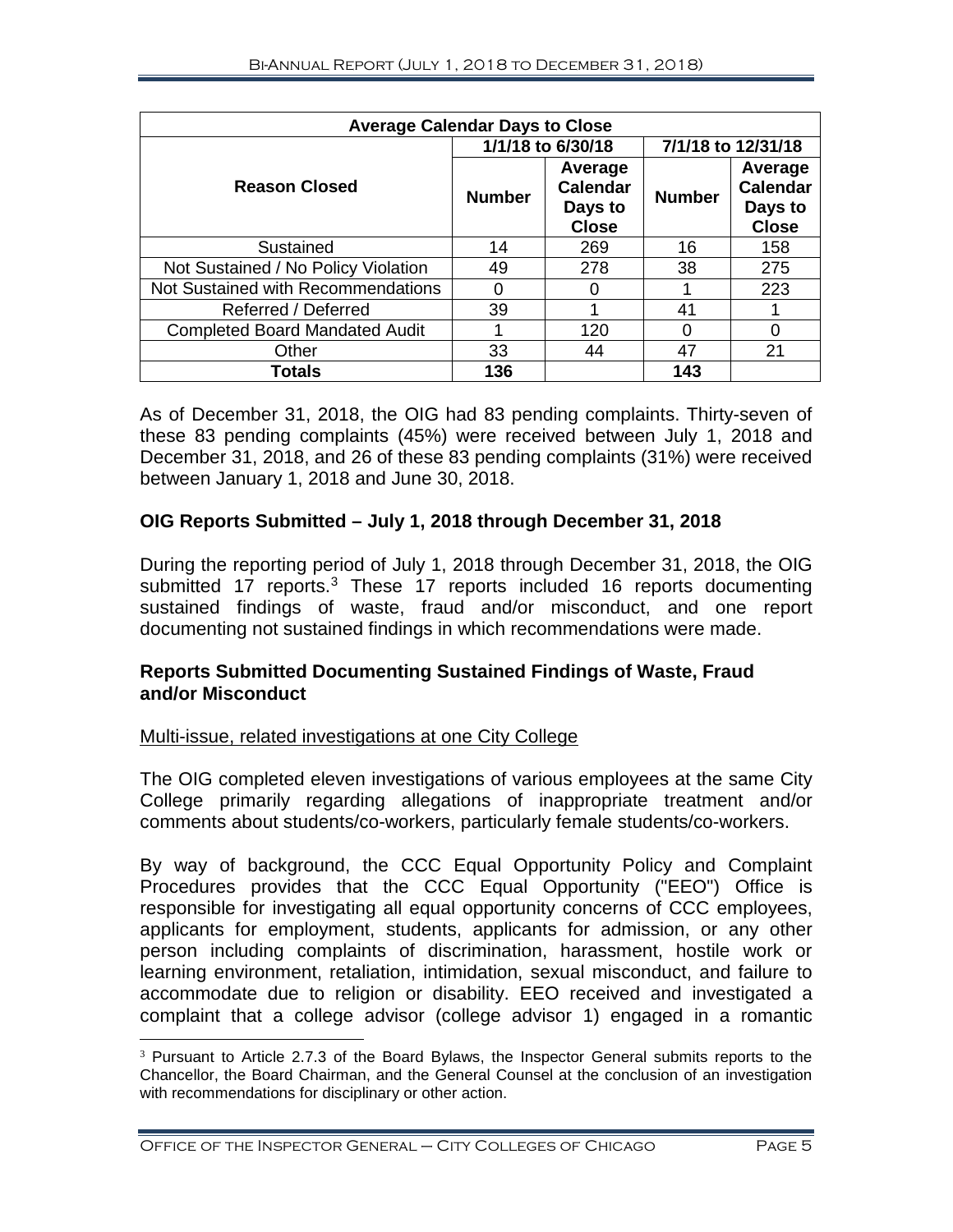relationship with a CCC student (student A), who was enrolled at the same City College. EEO found that the romantic relationship between college advisor 1 and student A was consensual; however, EEO referred the case to the OIG to investigate whether college advisor 1 violated the CCC Ethics Policy by enrolling student A in classes for which she was not eligible when he was engaged in the romantic relationship with her.

During the course of that investigation, the OIG learned that college advisor 1 and a full-time faculty member allegedly made unwelcomed sexual advances towards student B, a CCC student at the same City College. Additional sexual harassment-related allegations against the faculty member, as well as other staff at the same City College, came to light. After consultation with EEO, it was agreed that the OIG would investigate all of these matters.

Additionally, the OIG learned that certain male employees primarily assigned to the City College's Advising and Transition Department and the Recruiting and Admissions Department utilized an instant messenger system through the CCC computer network to communicate inappropriate/unflattering comments about students and staff. Concerning these allegations, the OIG initiated investigations regarding several college advisors, including college advisor 3, college advisor 4, college advisor 5, and college advisor 6, as well as admissions specialist 1 and admissions specialist 2.

Lastly, on October 11, 2018, the OIG received information that the admissions specialist 2 used the debit card of a co-worker without her authorization. The OIG also initiated an investigation regarding that issue.

#### OIG Case Numbers 18-0172 and 18-0192 - College Advisor 1

The OIG investigations regarding college advisor 1 revealed the following:

- College advisor 1 engaged in a conflict of interest contrary to the CCC Ethics Policy, in that he made decisions, specifically regarding enrolling student A in classes, in which he had a special interest because he was in a romantic relationship with student A, in violation of Article 5.2.10(1) of the Board Policies and Procedures for Management and Government, which in turn is a violation of Section IV(44) of the CCC District-Wide Employee Manual.
- College advisor 1 gave preferential treatment to student A, in that he enrolled her in five classes in which she was ineligible to be enrolled, in violation of Section IV(26) of the CCC District-Wide Employee Manual.
- College advisor 1 violated departmental rules, in that, contrary to advising departmental rules, college advisor 1 failed to complete a revision form and/or have student A sign a revision form when he quick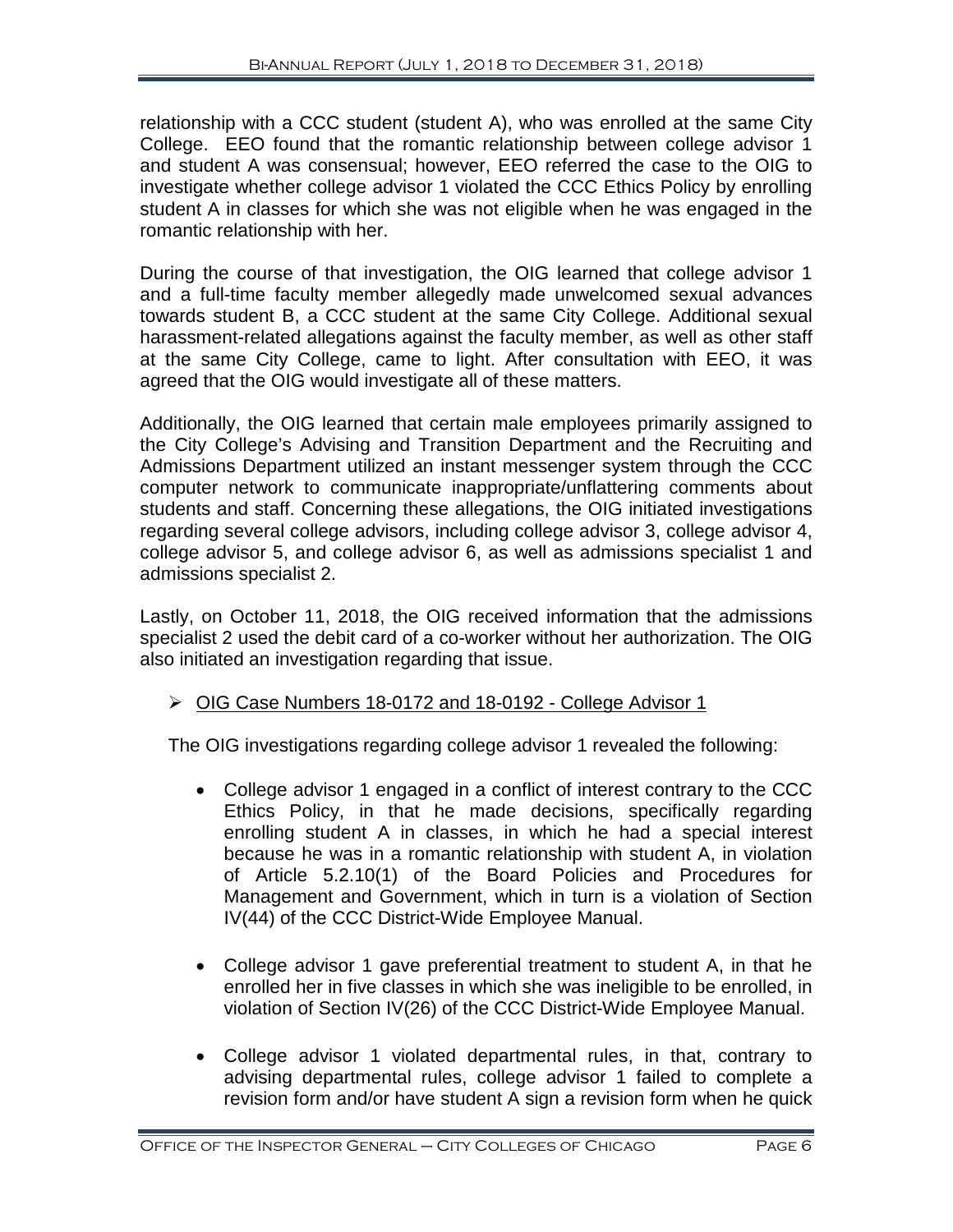enrolled student A in five of her classes for the Spring 2018 term, which is a violation of Section IV(48) of the CCC District-Wide Employee Manual.

- College advisor 1 violated the CCC Academic and Student Policy, specifically the *Assessment & Placement – Credit Students – Procedures* section as well as Section 3.09, titled *Eligibility for Course Enrollment,* when he enrolled student A in five classes in which she was ineligible to be enrolled.
- College advisor 1 violated the Policies and Guidelines Governing the Use of Computing and Technology Resources of the City Colleges of Chicago, in that on various occasions, college advisor 1 used the CCC network to send instant messages to other employees of the City College that were regarding the physical appearances of students and co-workers, and that were overall highly inappropriate, which in turn is a violation of Section IV(45) of the CCC District-Wide Employee Manual.
- Based on the above findings, college advisor 1 engaged in conduct unbecoming a public employee, in violation of Section IV(50) of the CCC District-Wide Employee Manual.
- The OIG investigation did not reveal sufficient evidence to find that college advisor 1 sexually harassed student B, a student enrolled at the same City College.

Effective April 6, 2018, college advisor 1 resigned from his position with CCC. It should be noted that college advisor 1 refused to appear for an interview with the OIG when it was requested on April 2, 2018 that he appear for an interview on April 4, 2018.

Being that effective April 6, 2018, college advisor 1 resigned from his position with CCC, and based on the OIG investigations, the OIG recommended that college advisor 1 be designated ineligible to be re-hired and that his personnel records reflect this designation.

College advisor 1 was subsequently designated ineligible to be re-hired.

#### $\triangleright$  OIG Case Numbers 18-0193 and 18-0194 - Full-time Faculty Member

The OIG investigations regarding the faculty member revealed the following:

• The faculty member engaged in a conflict of interest contrary to the CCC Ethics Policy, in that he participated in the instruction and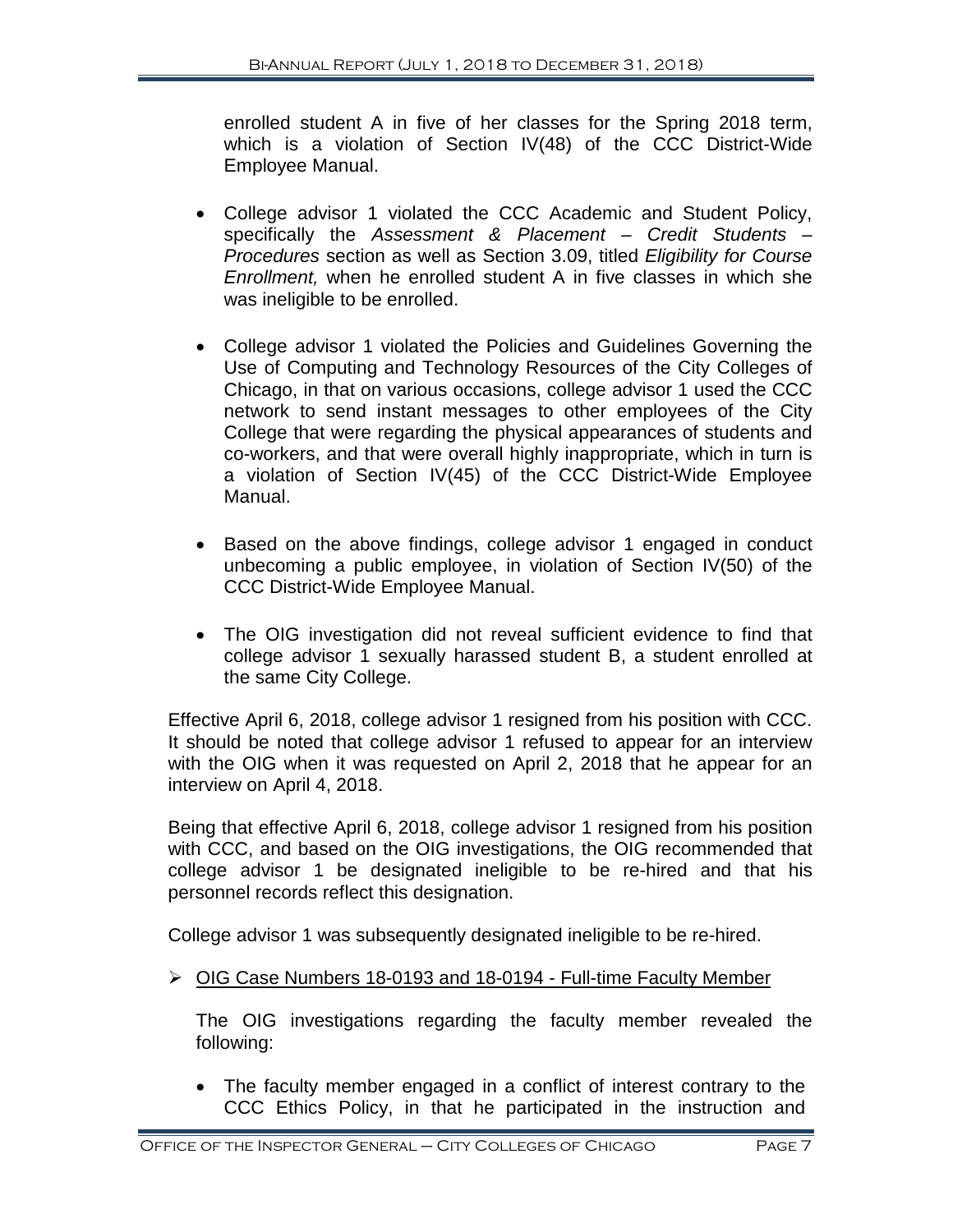evaluation of students with whom he had romantic relationships, and he did not disclose these romantic relationships to the relevant college administrator, in violation of Article 5.2.10(2) of the Board Policies and Procedures for Management and Government, which in turn is a violation of Section IV(44) of the CCC District-Wide Employee Manual.

- Based on the above finding, the faculty member engaged in conduct unbecoming a public employee, in violation of Section IV(50) of the CCC District-Wide Employee Manual.
- The OIG investigation did not reveal sufficient evidence to find that the faculty member sexually harassed student B.
- The OIG investigation did not reveal sufficient evidence to find that the faculty member sexually harassed student C, a student enrolled at the same City College.

The faculty member was interviewed by the OIG on May 8, 2018. Effective May 16, 2018, the faculty member resigned from his position with CCC.

Being that effective May 16, 2018, the faculty member resigned from his position with CCC, and based on the OIG investigations, the OIG recommended that the faculty member be designated ineligible to be re-hired and that his personnel records reflect this designation.

The faculty member was subsequently designated ineligible to be re-hired.

#### OIG Case Number 19-0005 - College Advisor 6

The OIG investigation revealed that on numerous occasions, college advisor 6 used the CCC network to send instant messages to other employees of the same City College that were regarding the physical appearances of students or co-workers, and that were overall highly inappropriate. College advisor 6's actions violated the Policies and Guidelines Governing the Use of Computing and Technology Resources of the City Colleges of Chicago, as well as Section IV, Paragraphs 45 and 50 of the CCC District-Wide Employee Manual.

Additionally, college advisor 6 failed to cooperate with the Inspector General in the investigation conducted pursuant to the Inspector General's authority, in that during his July 12, 2018 interview with the OIG, college advisor 6 took a break from the interview that was in progress, and he refused to return from the break to complete the interview, in violation of Article II, Section 2.7.4(b) of the Board Bylaws.

Effective July 14, 2018, college advisor 6 resigned from his CCC position.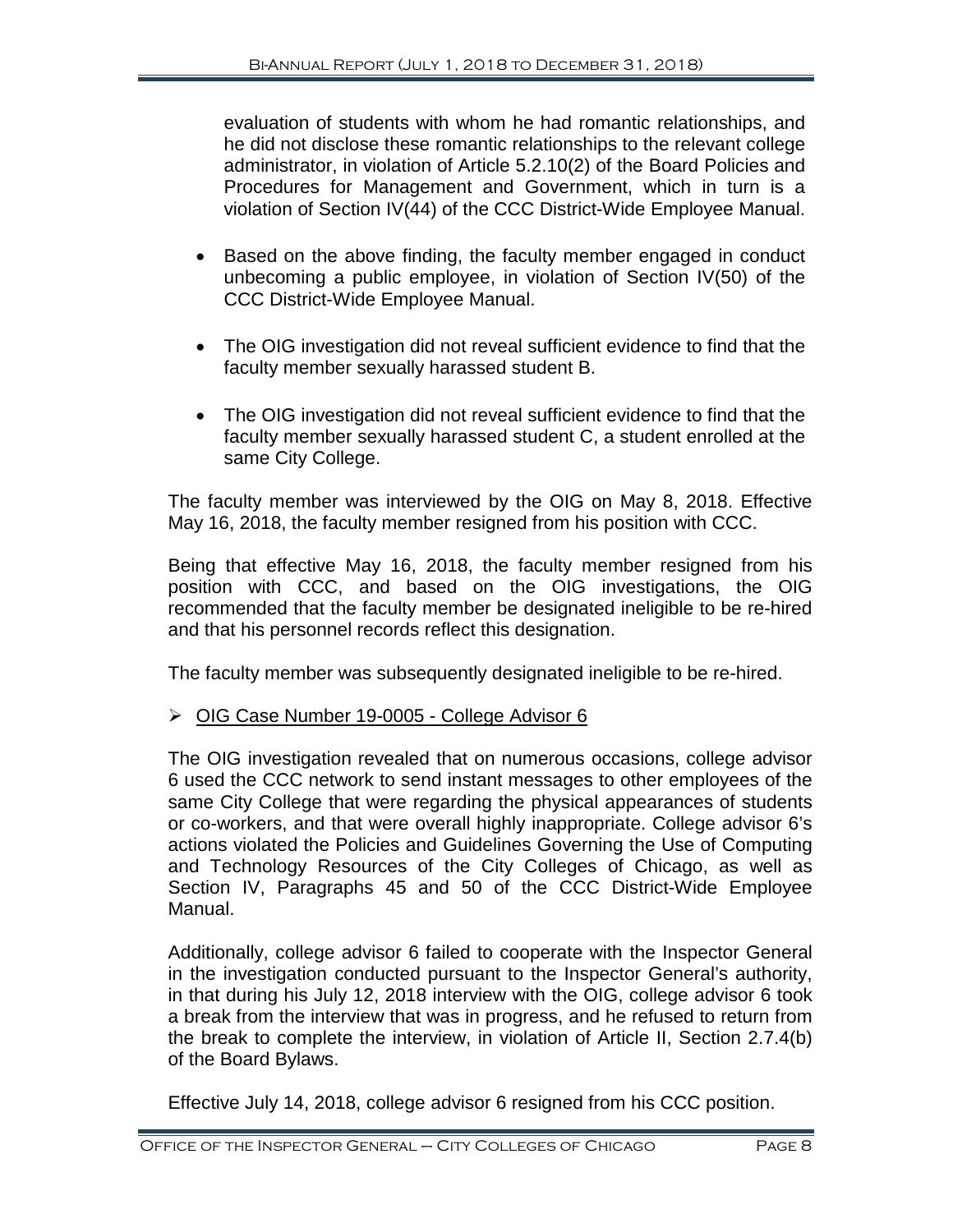Being that effective July 14, 2018, college advisor 6 resigned from his position with CCC, and based on the OIG investigation as well as college advisor 6's failure to cooperate with the OIG, the OIG recommended that college advisor 6 be designated ineligible to be re-hired and that his personnel records reflect this designation.

College advisor 6 was subsequently designated ineligible to be re-hired.

#### ▶ OIG Case Number 19-0006 - Admissions Specialist 1

The OIG investigation revealed that on numerous occasions, admissions specialist 1 used the CCC network to send instant messages to other employees of the same City College that were regarding the physical appearances of students or co-workers, and that were overall highly inappropriate. Admissions specialist 1's actions violated the Policies and Guidelines Governing the Use of Computing and Technology Resources of the City Colleges of Chicago, as well as Section IV, Paragraphs 45 and 50 of the CCC District-Wide Employee Manual.

The OIG interviewed admissions specialist 1 on July 24, 2018. Effective September 15, 2018, admissions specialist 1 resigned from his CCC position.

Being that effective September 15, 2018, admissions specialist 1 resigned from his position with CCC, the OIG made no additional disciplinary recommendations regarding admissions specialist 1.

#### ▶ OIG Case Number 18-0198 and 19-0084 - Admissions Specialist 2

The OIG investigation revealed that on numerous occasions, admissions specialist 2 used the CCC network to send instant messages to other employees of the same City College that were regarding the physical appearances of students or co-workers, and that were overall highly inappropriate. Admissions specialist 2's actions violated the Policies and Guidelines Governing the Use of Computing and Technology Resources of the City Colleges of Chicago, as well as Section IV, Paragraphs 45 and 50 of the CCC District-Wide Employee Manual.

The OIG investigation did not reveal sufficient evidence to find that admissions specialist 2 sexually harassed student D, a student at the same City College.

A separate OIG investigation revealed that admissions specialist 2 stole and utilized the debit card of a co-worker (admissions specialist 3 assigned to the same City College) without admissions specialist 3's permission, to pay his cellular telephone bill, to attempt to pay for gasoline, and to pay for potato chips at a Walgreens store. Admissions specialist 2's actions violated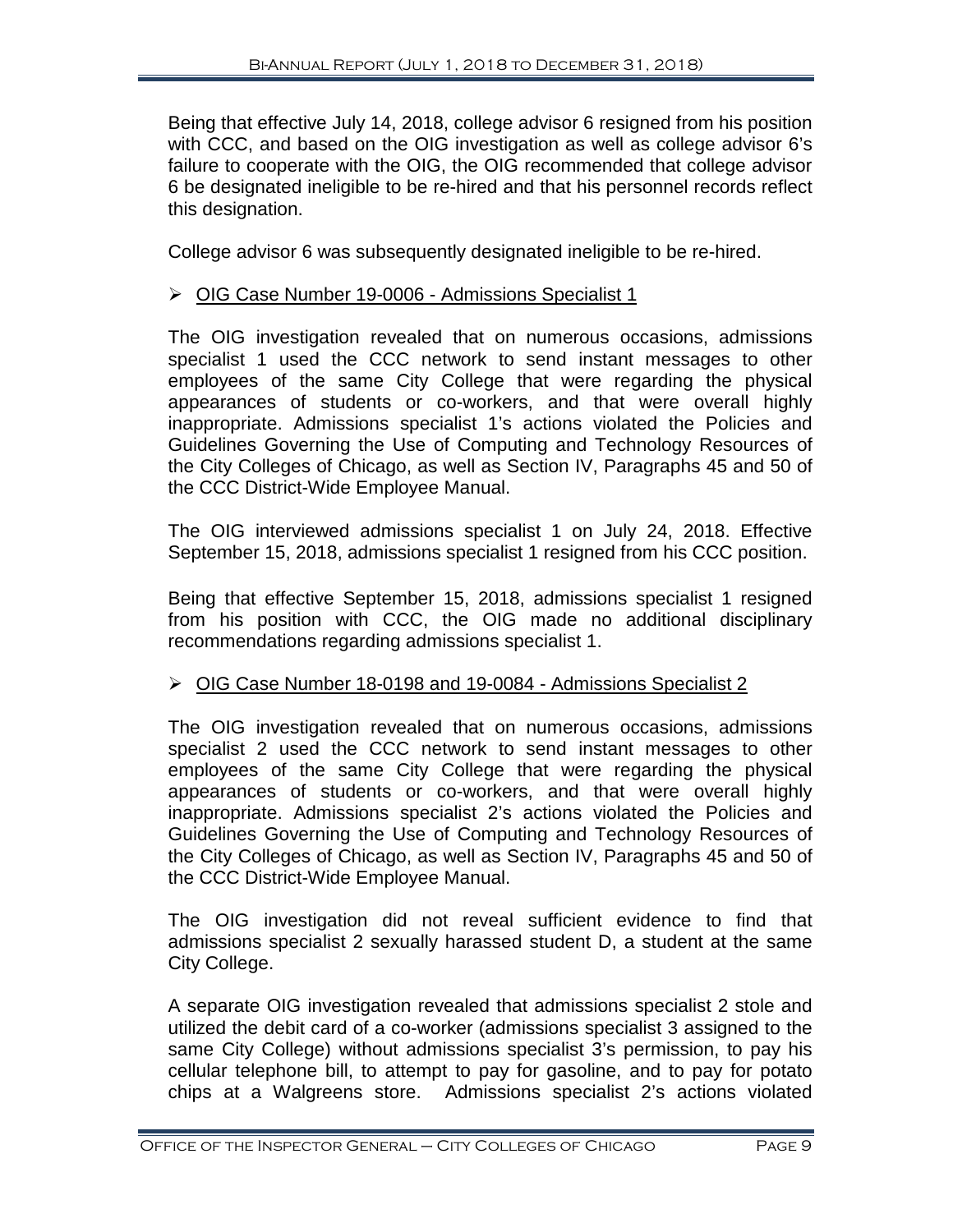Section IV, Paragraphs 15, 22 and 50 of the CCC District-Wide Employee Manual.

The OIG shared the evidence obtained during the course of the theft-related investigation involving admissions specialist 2 with the Chicago Police Department. On October 17, 2018, admissions specialist 2 was arrested, and he was charged with the offenses of identity theft and theft of use of property. The criminal charges against admissions specialist 2 are currently pending in the Circuit Court of Cook County under criminal case number 18-1-12067401.

On October 16, 2018, the OIG contacted admissions specialist 2 via an emailed letter advising him that his presence was requested for an interview on October 18, 2018, at 2:00 p.m., at the OIG's office. On October 18, 2018, two union representatives for admissions specialist 2 were present at the OIG's office at 2:00 p.m., but admissions specialist 2 did not arrive for the scheduled interview. The OIG and admissions specialist 2's union representatives agreed to reschedule the interview to October 26, 2018. On October 19, 2018, the OIG served admissions specialist 2 at his residence with another letter advising him that his presence was requested for an interview on October 26, 2018. Shortly thereafter, admissions specialist 2 resigned from his position with CCC. CCC PeopleSoft records reflect that admissions specialist 2 resigned from his position effective October 20, 2018, and he was subsequently designated ineligible to be re-hired.

Being that effective October 20, 2018, admissions specialist 2 resigned from his position with CCC, and he was subsequently designated ineligible to be re-hired, the OIG made no additional disciplinary recommendations regarding admissions specialist 2.

#### ▶ OIG Case Number 19-0001 - College Advisor 3

The OIG investigation revealed that on numerous occasions, college advisor 3 used the CCC network to send instant messages to other employees that were regarding the physical appearances of students or co-workers, and that were overall highly inappropriate. College advisor 3's actions violated the Policies and Guidelines Governing the Use of Computing and Technology Resources of the City Colleges of Chicago, as well as Section IV, Paragraphs 45 and 50 of the CCC District-Wide Employee Manual.

Based on the OIG investigation, the OIG recommended that CCC takes appropriate disciplinary action against college advisor 3.

Following the disciplinary process, college advisor 3 was issued a two-day suspension. Additionally, college advisor 3 was directed to complete on-line training regarding the CCC Equal Opportunity (Sexual Harassment) Policy, which he did.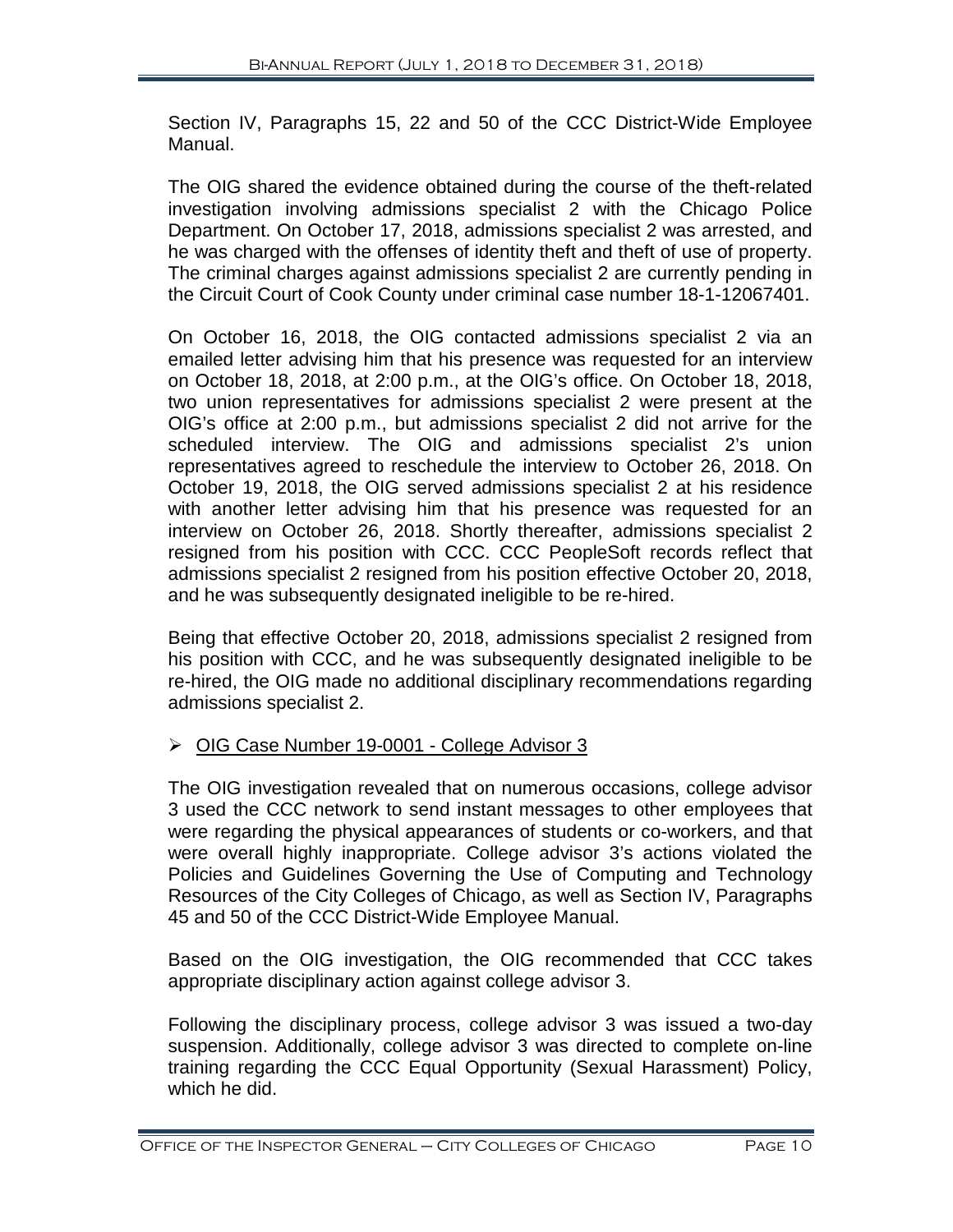#### $\triangleright$  OIG Case Number 19-0003 - College Advisor [4](#page-12-0)<sup>4</sup>

The OIG investigation revealed that on numerous occasions, college advisor 4 used the CCC network to send instant messages to other employees of the same City College that were regarding the physical appearances of students or co-workers, and that were overall highly inappropriate. College advisor 4's actions violated the Policies and Guidelines Governing the Use of Computing and Technology Resources of the City Colleges of Chicago, as well as Section IV, Paragraphs 45 and 50 of the City CCC District-Wide Employee Manual.

Based on the OIG investigation, the OIG recommended that CCC takes appropriate disciplinary action against college advisor 4.

College advisor 4 was issued a two-day suspension. Additionally, college advisor 4 was directed to complete on-line training regarding the CCC Equal Opportunity (Sexual Harassment) Policy.

#### OIG Case Number 19-0004 - College Advisor 5

The OIG investigation revealed that on numerous occasions, college advisor 5 used the CCC network to send instant messages to other employees of the same City College that were regarding the physical appearances of students or co-workers, and that were overall highly inappropriate. College advisor 5's actions violated the Policies and Guidelines Governing the Use of Computing and Technology Resources, as well as Section IV, Paragraphs 45 and 50 of the CCC District-Wide Employee Manual.

Based on the OIG investigation, the OIG recommended that CCC takes appropriate disciplinary action against college advisor 5.

Following the disciplinary process, college advisor 5 was issued a two-day suspension. Additionally, college advisor 5 was directed to complete on-line training regarding the CCC Equal Opportunity (Sexual Harassment) Policy, which he did.

Based on the variety of findings made by the OIG regarding the various employees mentioned above and in addition to the disciplinary recommendations, the OIG recommended that CCC re-train all employees of the City College regarding the CCC Equal Opportunity (Sexual Harassment) Policy, the Policies and Guidelines Governing the Use of Computer and Technology Resources/Responsible Computer Use Policy, and the CCC Ethics Policy.

 $\overline{a}$ 

<span id="page-12-0"></span><sup>4</sup> While the investigation was pending, college advisor 4 was promoted to an interim associate dean position.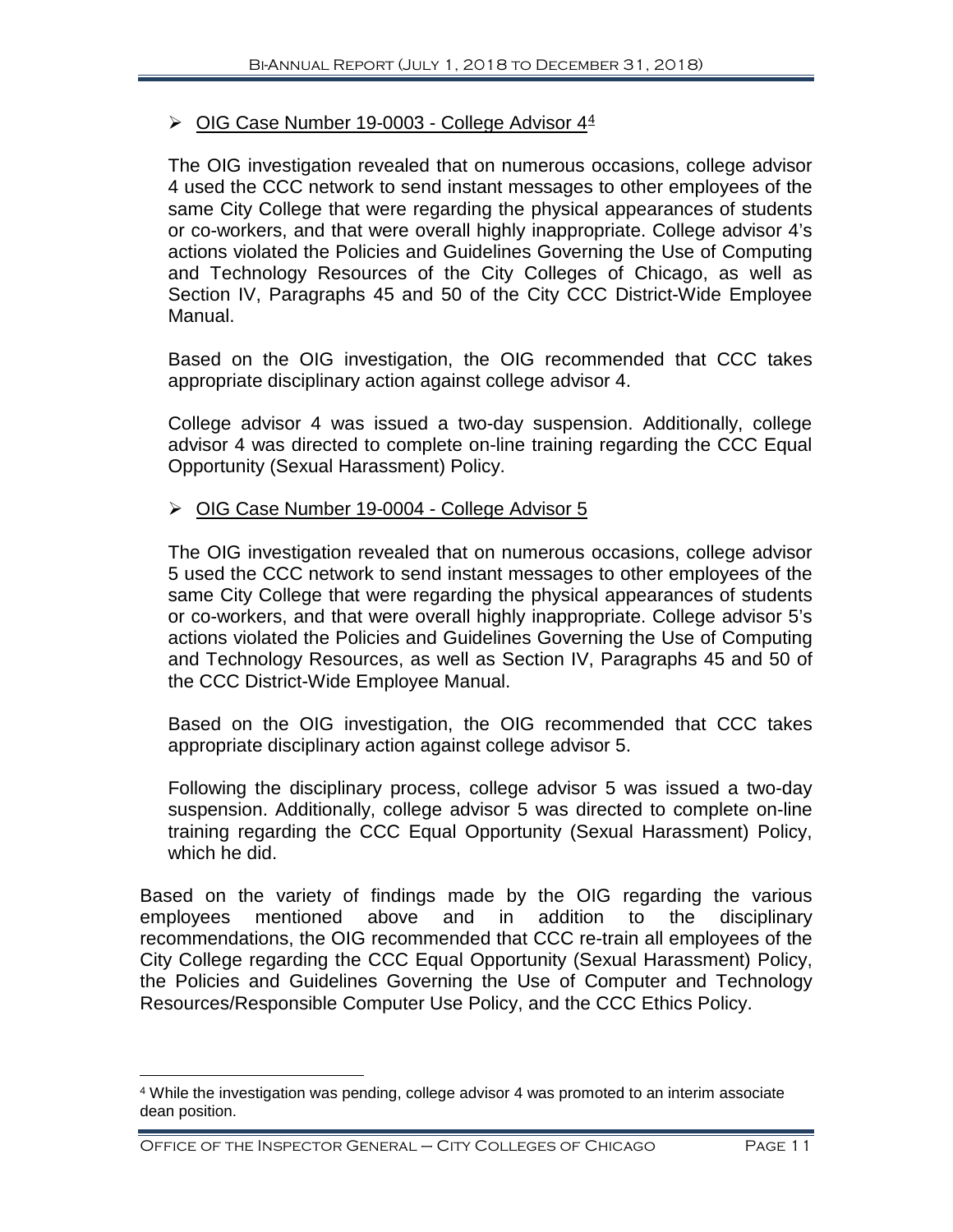#### Other reports documenting sustained findings of waste, fraud and/or misconduct

#### OIG Case Number 18-0219

The OIG learned that a part-time lead security officer assigned to a City College was suspended for a period of 120 days by his outside law enforcement employer, the Cook County Sheriff's Department. Based on this discovery, an investigation was initiated. The OIG investigation revealed the following:

- The lead security officer engaged in conduct contrary to the Illinois Compiled Statutes, in violation of Section IV(15) of the CCC District-Wide Employee Manual, in that:
	- o he committed the offense of domestic battery, in violation of 720 ILCS 5/12-3.2(a)(2).
	- o he committed the offenses of driving under the influence, contrary to 625 ILCS 5/11-501(a)(2); speeding, contrary to 625 ILCS 5/11-601(b); failure to signal when required, contrary to 625 ILCS 5/11-804; and improper lane usage, contrary to 625 ILCS 5/11-709.
- The lead security officer failed to notify CCC that he was convicted of a crime during his CCC employment, contrary to Section III of the CCC District-Wide Employee Manual.
- The lead security officer failed to perform a duty imposed by his collective bargaining agreement, in that on at least three occasions during his CCC employment, the lead security officer failed to notify his security director in writing that he was the subject of disciplinary action by another law enforcement employer, the Cook County Sheriff's Department, contrary to Article VII(F) of the Agreement between Board of Trustees of Community College District No. 508 and the City Colleges Police Officers Association (January 1, 2014 through December 31, 2017).

Additionally, on at least three occasions during a May 30, 2018 interview with the OIG, the lead security officer made false statements, in violation of Section IV(8) of the CCC District-Wide Employee Manual.

Based on the investigation, the OIG recommended that the lead security officer be terminated. The OIG further recommended that the lead security officer be designated ineligible to be re-hired and that his personnel records reflect this designation.

Prior to his pre-disciplinary hearing, the lead security officer resigned from his position. The security officer was designated ineligible to be re-hired.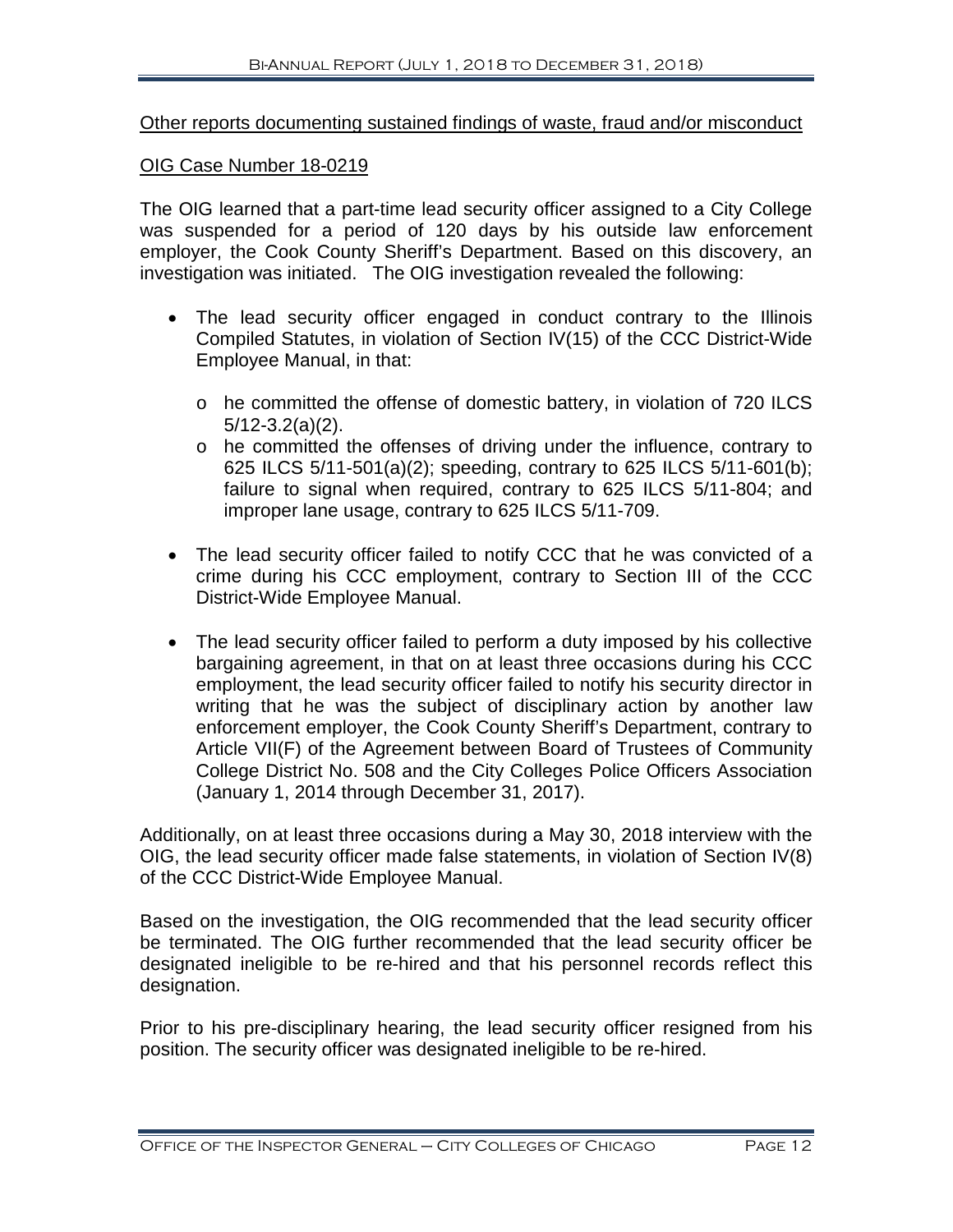#### OIG Case Number 19-0014

During the course of an unrelated investigation, the OIG found that a chief engineer assigned to a City College engaged in various activities that violated CCC policies. The OIG's investigation of these activities revealed the following:

- On more than two dozen occasions between August 2018 and November 2018, the chief engineer utilized the CCC computer network to access sexually explicit videos, videos depicting violence against women, and/or videos depicting otherwise inappropriate content.
- On at least three occasions while on duty, the chief engineer utilized CCC equipment to work on his personal vehicles, and on at least five occasions while on duty, the chief engineer worked on his personal vehicles.
- The chief engineer failed to disclose to the Office of Human Resources his 2008 felony conviction for reckless discharge of a firearm.
- On CCC employment applications that he submitted in 2000 and 2001, the chief engineer failed to disclose his 1997 felony conviction for possession of cannabis with intent to deliver.
- On at least three occasions during his December 4, 2018 interview with the OIG, the chief engineer made false statements.

The chief engineer's actions violated Section III and Section IV, Paragraphs 6, 7, 8, 9, 11, 15, 19, 39, 44, 45 and 50, of the CCC District-Wide Employee Manual, as well as the CCC Policies Governing the Use of Computing and Technology Resources and Article 5.2.7 of the CCC Ethics Policy.

Based on the investigation, the OIG recommended that the chief engineer be terminated. The OIG further recommended that the chief engineer be designated ineligible to be re-hired and that his personnel records reflect this designation.

As of the date of this Bi-Annual Report, the disciplinary process regarding the employee was pending.

#### OIG Case Number 18-0175

During the Spring 2018 term, the OIG received two complaints regarding the time and attendance of a manager then assigned to the District Office. The OIG investigation revealed the following:

• The period of January 8, 2018 through May 11, 2018 consisted of ninety weekdays. The OIG was able to review the manager's time and attendance for seventy-five (83%) of those ninety days. Regarding the seventy-five days reviewed during the period of January 8, 2018 through May 11, 2018, the OIG investigation revealed that the manager worked a six hour and fifty-seven minute (6:56:59) day on average. CCC payroll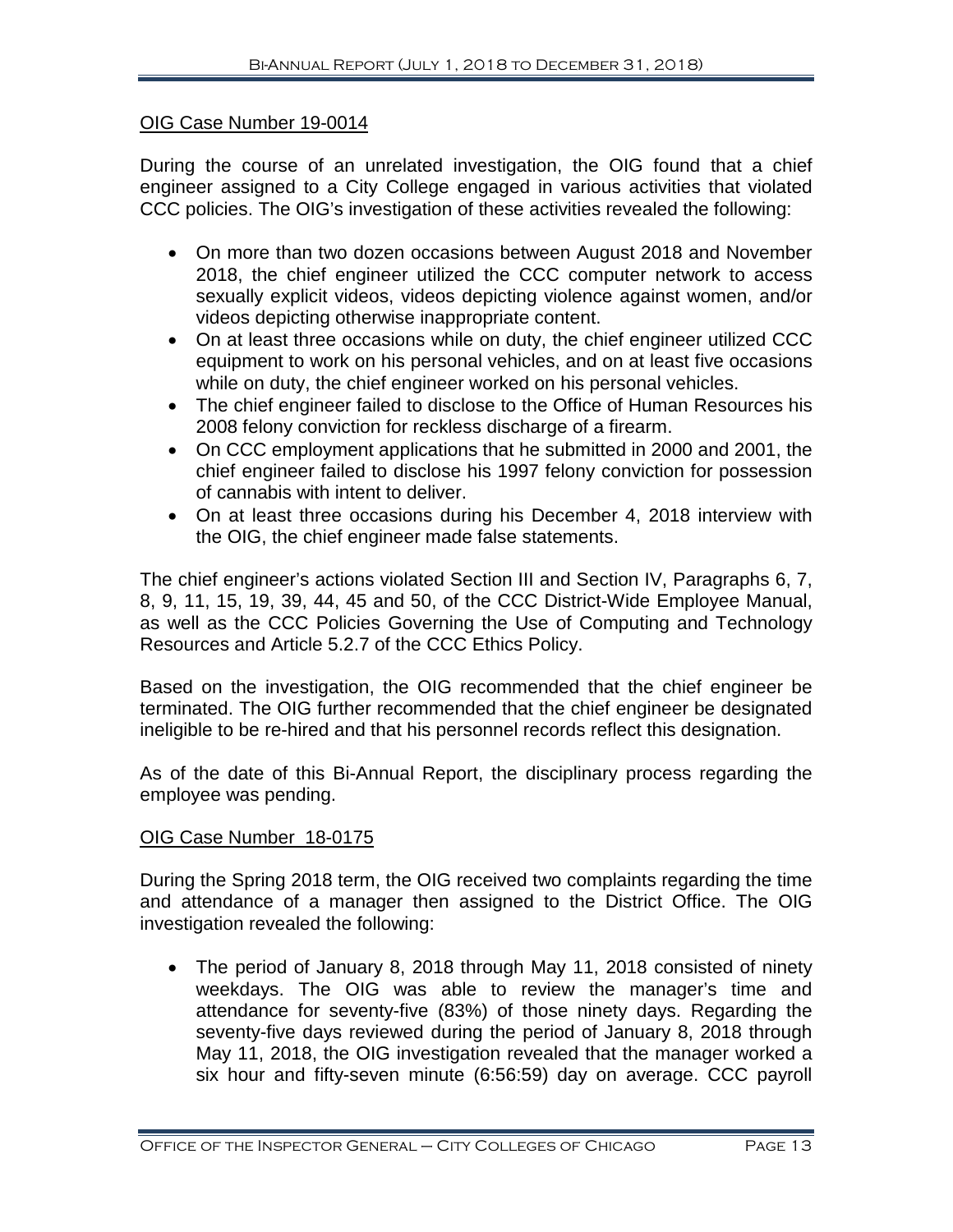records revealed that the manager was expected to work an eight-hour day.

However, of the seventy-five days reviewed, the manager was actually working on only sixty-one of those days.<sup>[5](#page-15-0)</sup> Regarding the sixty-one days that the manager was actually working during the period of January 8, 2018 through May 11, 2018, the OIG investigation revealed that the manager worked a six hour and forty-two minute (6:42:31) day on average.

- The period of January 8, 2018 through May 11, 2018 consisted of eighteen weeks. The OIG was able to review the manager's time and attendance for fifteen complete weeks (83%) of those eighteen weeks. Regarding those fifteen weeks during the period of January 8, 2018 through May 11, 2018, the OIG investigation revealed that the manager worked about a thirty-four hour and forty-five minute (34:44:55) workweek on average. CCC payroll records revealed that the manager was expected to work a forty-hour week.
- The period of January 8, 2018 through May 11, 2018 consisted of nine pay periods. The OIG was able to review the manager's time and attendance for six complete pay periods (66.66%) of those nine pay periods. Regarding those six pay periods during the period of January 8, 2018 through May 11, 2018, the OIG investigation revealed that the manager worked about a sixty-nine hour and forty-two minute (69:41:37) pay period on average. City Colleges of Chicago payroll records reveal that the manager was expected to work an eighty-hour pay period.

Based on the above, the manager violated Section IV, Paragraphs 7, 38, and 50 of the CCC District-Wide Employee Manual as well as Article 4.11(c) of the Board Policies and Procedures for Management and Government.

Based on the investigation, the OIG recommended that CCC takes appropriate disciplinary action against the manager.

The manager subsequently resigned from her CCC position.

<span id="page-15-0"></span> $5$  Three full sick days, seven vacation days, three holidays and a snow day account for the fourteen days that the manager did not work. In the analysis of the seventy-five days, the manager was given "credit" for "working" eight hours on those days.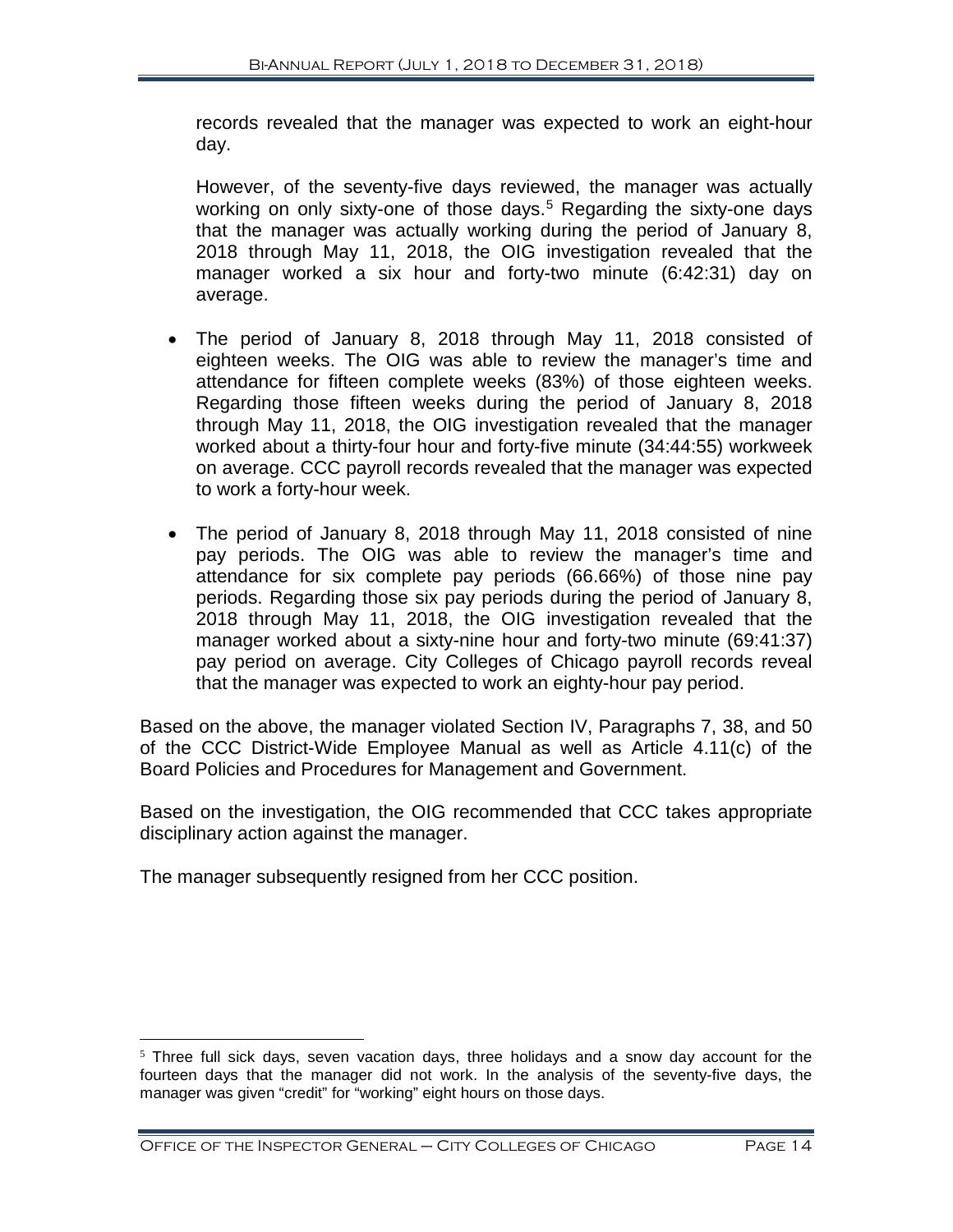#### OIG Case Number 18-0232

During the Spring 2018 term, the OIG received a complaint regarding the time and attendance of an administrator then assigned to the District Office.

The OIG investigation revealed that during the period of April 2, 2018 through May 11, 2018, the administrator routinely failed to work a full 7.5 hour day or a full 37.5 hour week. In fact, on average, the administrator worked about 31 hour and 31 minute workweeks. Over this period, the administrator worked 37 hours and 40 minutes less than the hours he was expected and paid to work. The administrator's failure to work these 37 hours and 40 minutes during the six-week period of review was equivalent to more than one full workweek of time. At the administrator's rate of pay at the time, the 37 hours and 40 minutes had a value of \$1,227.55.

Based on the above, the administrator violated Section IV, Paragraphs 7, 11, 38, and 50 of the CCC District-Wide Employee Manual as well as Article 4.11(c) of the Board Policies and Procedures for Management and Government.

Based on the investigation, the OIG recommended that CCC takes appropriate disciplinary action against the administrator.

As of the date of this Bi-Annual Report, the disciplinary process regarding the employee was pending.

#### OIG Case Number 18-0237

The OIG received a complaint alleging that on more than one occasion, a parttime note taker assigned to a City College failed to appear in class to perform her note taker duties, despite being swiped in as working and receiving pay for the time in question. The OIG investigation revealed that on at least nine days during April 2018, the note taker left the City College during her workday for an extended period of time while on the clock as working. In all, on these nine occasions, the note taker was away from her assigned City College for more than eleven and one-half hours (11:33) while she was swiped-in as working and for which she received pay. At her rate of pay, the note taker received \$149.34 to which she was not entitled.

As a result of the note taker's actions summarized above, the OIG investigation revealed that the note taker violated Section IV, Paragraphs 2, 7,11, 38, and 50 of the CCC District-Wide Employee Manual, as well as Article 4.11(c) of the Board Policies and Procedures for Management and Government.

Based on the investigation, the OIG recommended that CCC takes appropriate disciplinary action against the note taker.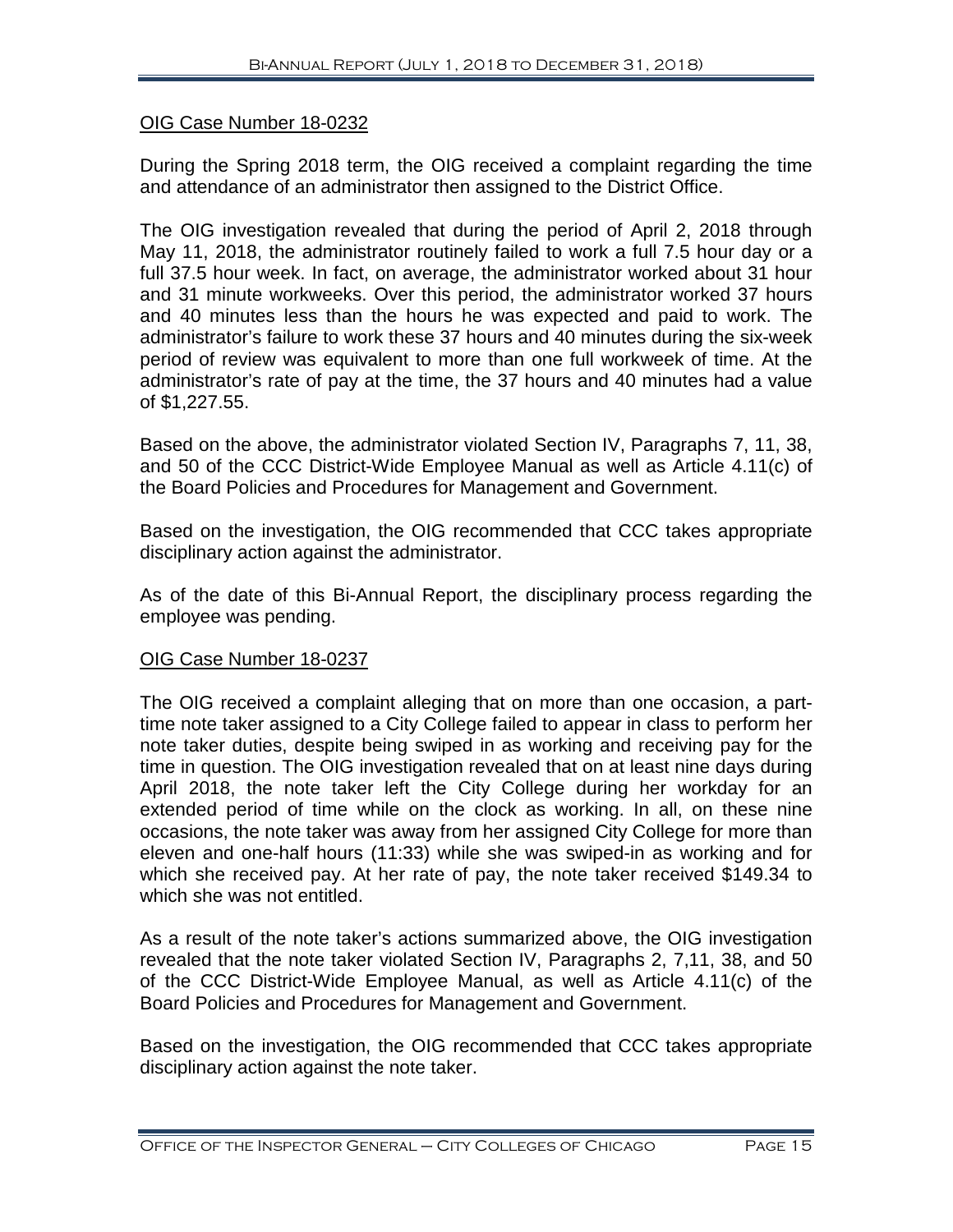Prior to her pre-disciplinary hearing, the note taker resigned from her CCC position, and she was designated ineligible to be re-hired.

#### OIG Case Number 18-0171

The OIG received information that a college financial aid advisor I and a college administrative assistant I, who were assigned to the same City College and who were sisters, reside outside the City of Chicago. The OIG investigation revealed that both employees resided in Crest Hill, Illinois, in violation of Article 4.6(a) of the Board Policies and Procedures for Management and Government and Section III of the CCC District-Wide Employee Manual.

The OIG investigation further revealed that the employees each falsified employment records, in that each fraudulently affirmed on a CCC residency certification document that each resided in Chicago, Illinois, when in fact each resided in Crest Hill, Illinois, in violation of Section IV(11) of the CCC District-Wide Employee Manual.

Based on the investigation, the OIG recommended that both the college financial aid advisor I and the college administrative assistant I be terminated. The OIG further recommended that both employees be designated ineligible to be re-hired and that their personnel records reflect this designation.

Prior to their pre-disciplinary hearings, both employees resigned from their positions with CCC. Both employees were subsequently designated ineligible to be re-hired.

#### OIG Case Number 18-0206

During the course of the 2018 Annual Audit of the District's Compliance with the CCC Residency Policy, the OIG found information that a college clerical assistant II assigned to a City College might reside outside the City of Chicago in Lynwood, Illinois. Based on this information, an investigation was initiated.

The OIG investigation revealed that the college clerical assistant resided in Lynwood, Illinois, in violation of Article 4.6(a) of the Board Policies and Procedures for Management and Government and Section III of the CCC District-Wide Employee Manual.

The OIG investigation further revealed that the college clerical assistant falsified employment records, in that from at least 2011 through 2017, she fraudulently affirmed on CCC residency certification documents that she resided in Chicago, Illinois, when in fact she resided in Lynwood, Illinois, in violation of Section IV(11) of the CCC District-Wide Employee Manual.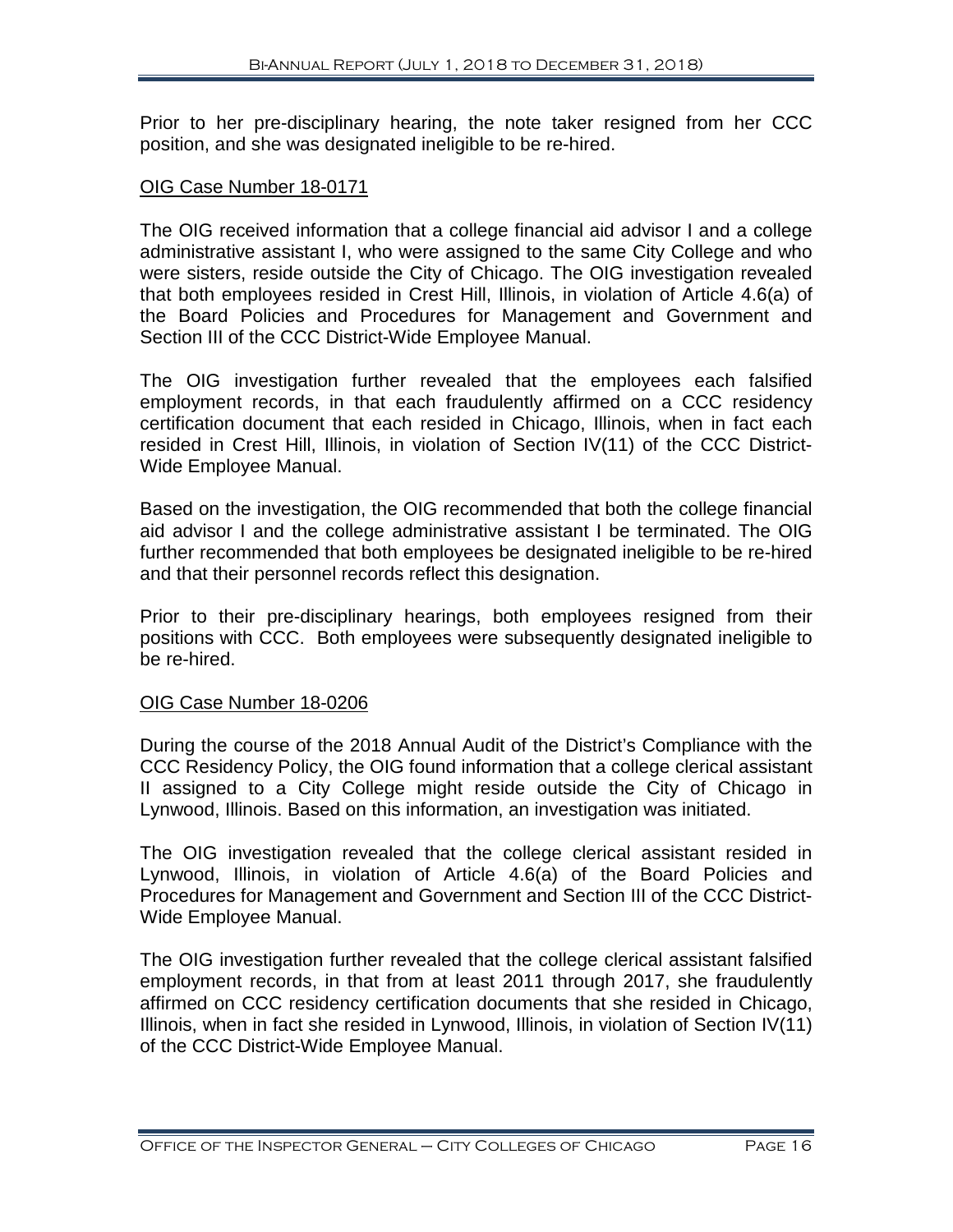Based on the investigation, the OIG recommended that the college clerical assistant be terminated. The OIG further recommended that the college clerical assistant be designated ineligible to be re-hired and that her personnel records reflect this designation.

As of the date of this Bi-Annual Report, the disciplinary process regarding the employee was pending.

#### **Report Submitted Documenting Not Sustained Findings with Recommendations**

#### OIG Case Number 18-0248

The OIG received a complaint that between April 30, 2018 and May 11, 2018, \$169.00 was found to be missing from the Business Office of a City College. During the course of the investigation, the OIG also learned that on March 20, 2018, the same Business Office received and processed a counterfeit \$100.00 bill. During the course of the investigation, the OIG conducted interviews of the Business Office employees who had access to the vault and safes around the time period in which the \$169.00 was discovered missing. The OIG also reviewed security video which depicted areas in and near the Business Office during the time period of April 23, 2018 through May 11, 2018. The OIG was unable to determine the specific individual who took the \$169.00. Additionally, the OIG was unable to determine the source of the counterfeit \$100.00 bill received by the Business Office.

As a result of the investigation, the OIG determined that the City College's Business Office lacked sufficient controls to adequately safeguard the funds deposited with the Business Office. These findings and the OIG's recommendations to strengthen the controls in the City College's Business Office are detailed below.

- The OIG investigation revealed that around the time period in which the \$169.00 was discovered missing, access to the Business Office was not restricted, and the Business Office was easily accessible. As such, the OIG recommended that all doors providing access to the Business Office be secured at all times.
- The OIG investigation revealed that individuals who were not assigned to the Business Office with cash-handling duties had access to the Business Office's vault and bursar office, which is also known as the cage. As such, the OIG recommended that access to the Business Office's vault and cage be limited to only the bursars, business manager, and executive director of business operations. If access to the vault and/or cage is needed by an individual other than the bursars, business manager, or executive director of business operations, that individual should be